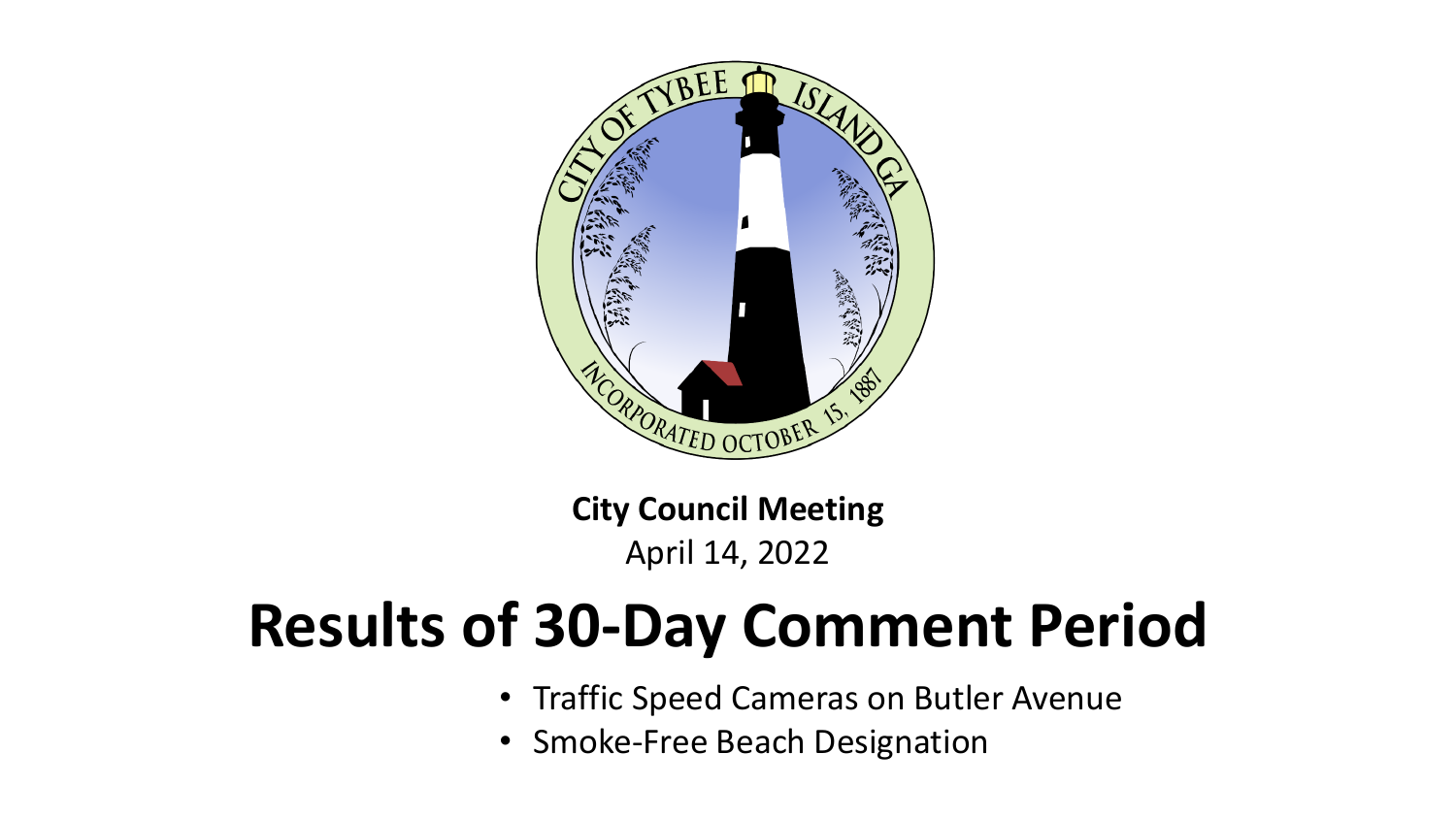## **PUBLIC INPUT OPPORTUNITIES**

- March 15, Zoom Meeting 7 citizens, 2 staff
- March 22, In-Person Meeting 6 attendees, 3 staff
- Survey March 6 April 6
- Other (emails, phone calls)

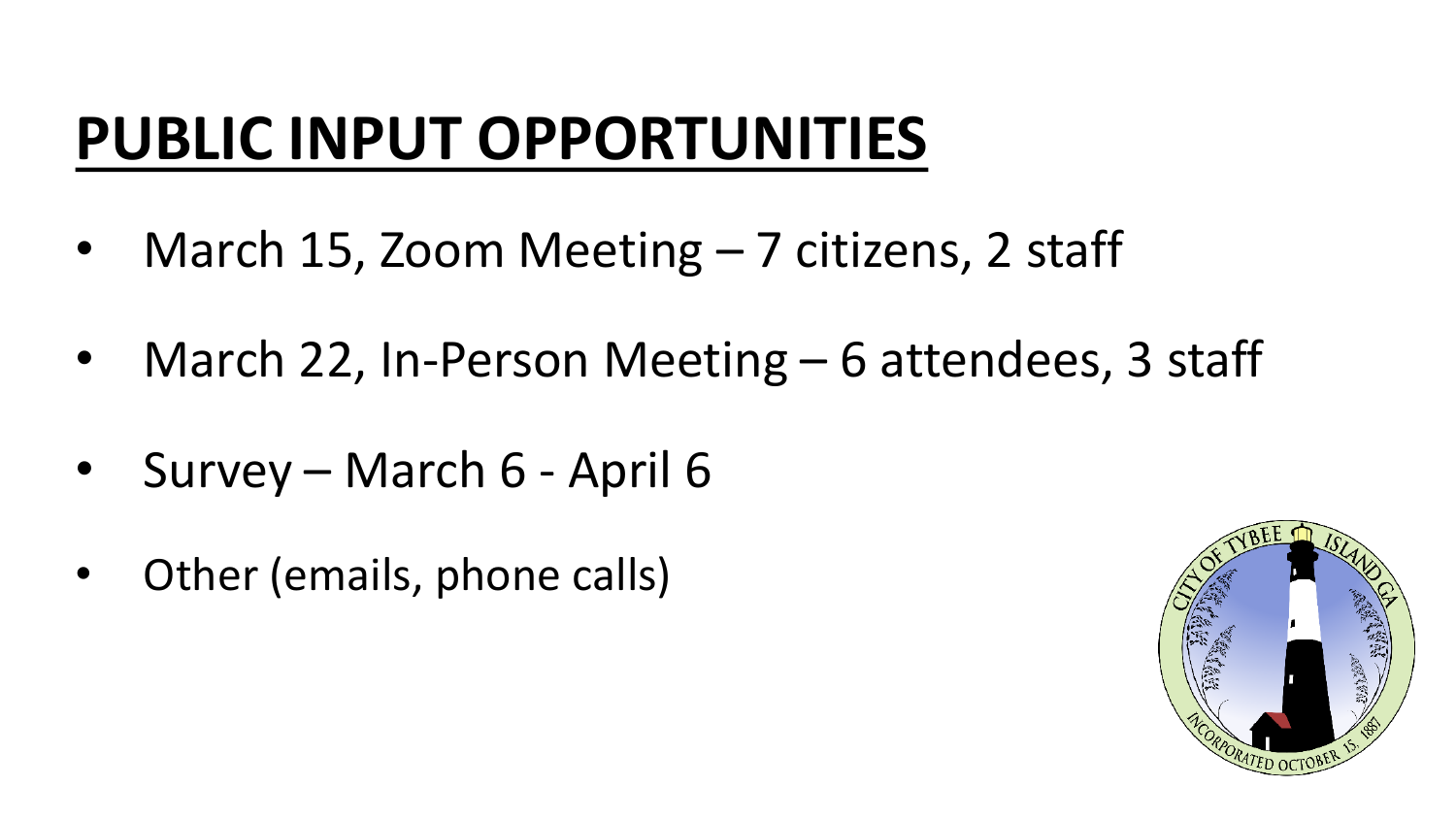# **PUBLIC FEEDBACK**

#### **Traffic Speed Camera Installation**

- Accurate Camera Hours of Operation
- Clarify Addresses for Ticket Mailing
- Clearly Post Warning Signage

#### **Smoke Free Beach Designation**

- Clarify Where Ban Starts on Crossovers
- Work with Lodging Companies to Educate Guests
- Erect Signage that says No Smoking AND No Vaping

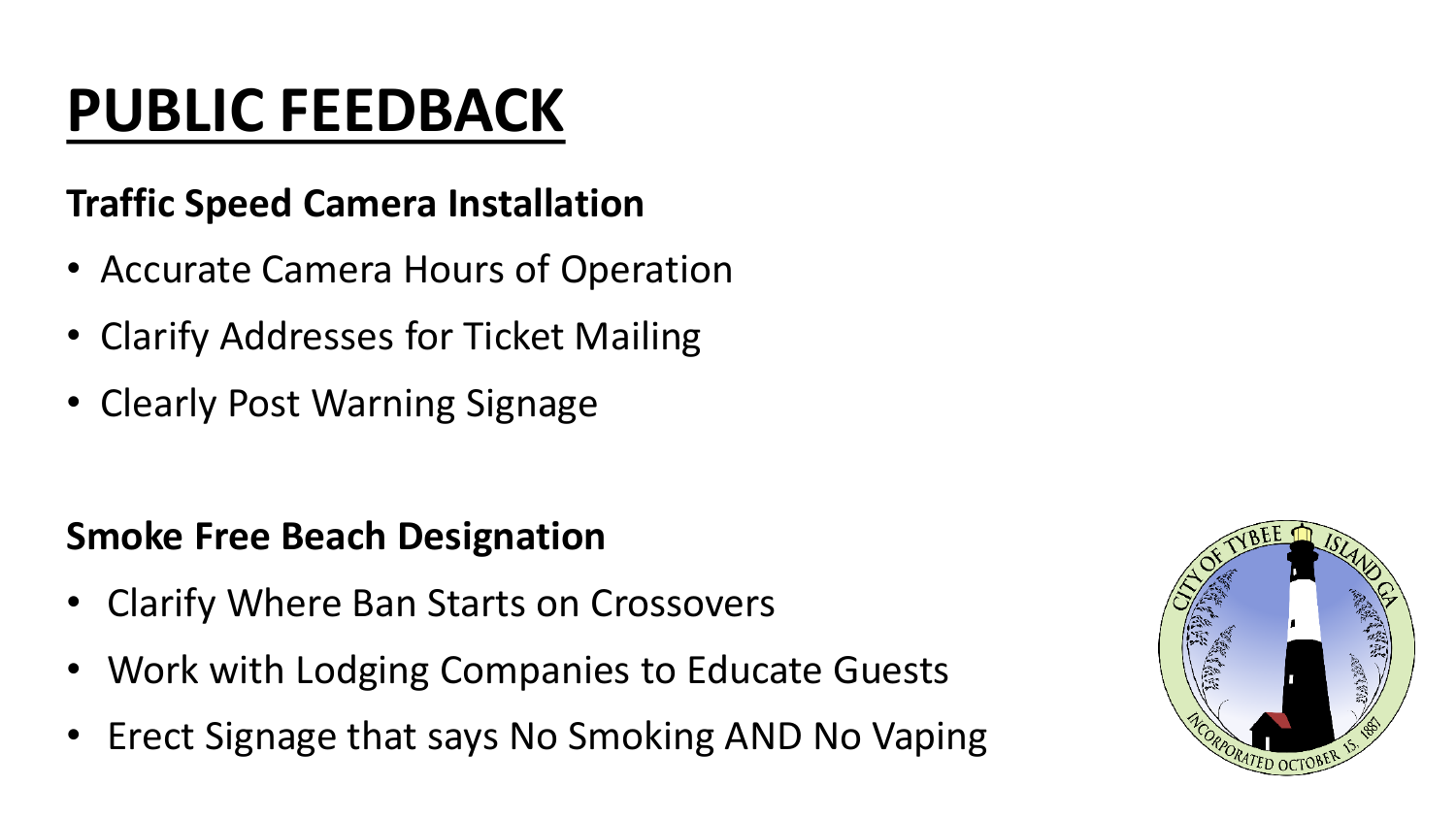## **ONLINE SURVEY RESULTS**

782 responses

| Are you a TIMA Parent or Employee? |                    |           |
|------------------------------------|--------------------|-----------|
| Yes                                |                    | 94.63%    |
| <b>No</b>                          |                    | 5.37%     |
| <b>Zip Code</b>                    |                    |           |
| 31328                              | <b>Tybee</b>       | 58.44%    |
| 31410                              | Wilm./Whit.        | 9.08%     |
| 31404                              | T'bolt             | 5.5%      |
| 31406                              | Dutch Is/IOH       | 3.07%     |
| 31405                              | <b>Garden City</b> | 2.3%      |
| 31419                              | Georgetown         | 2.17      |
| <b>Others</b>                      | 112 Others         | $\leq 10$ |

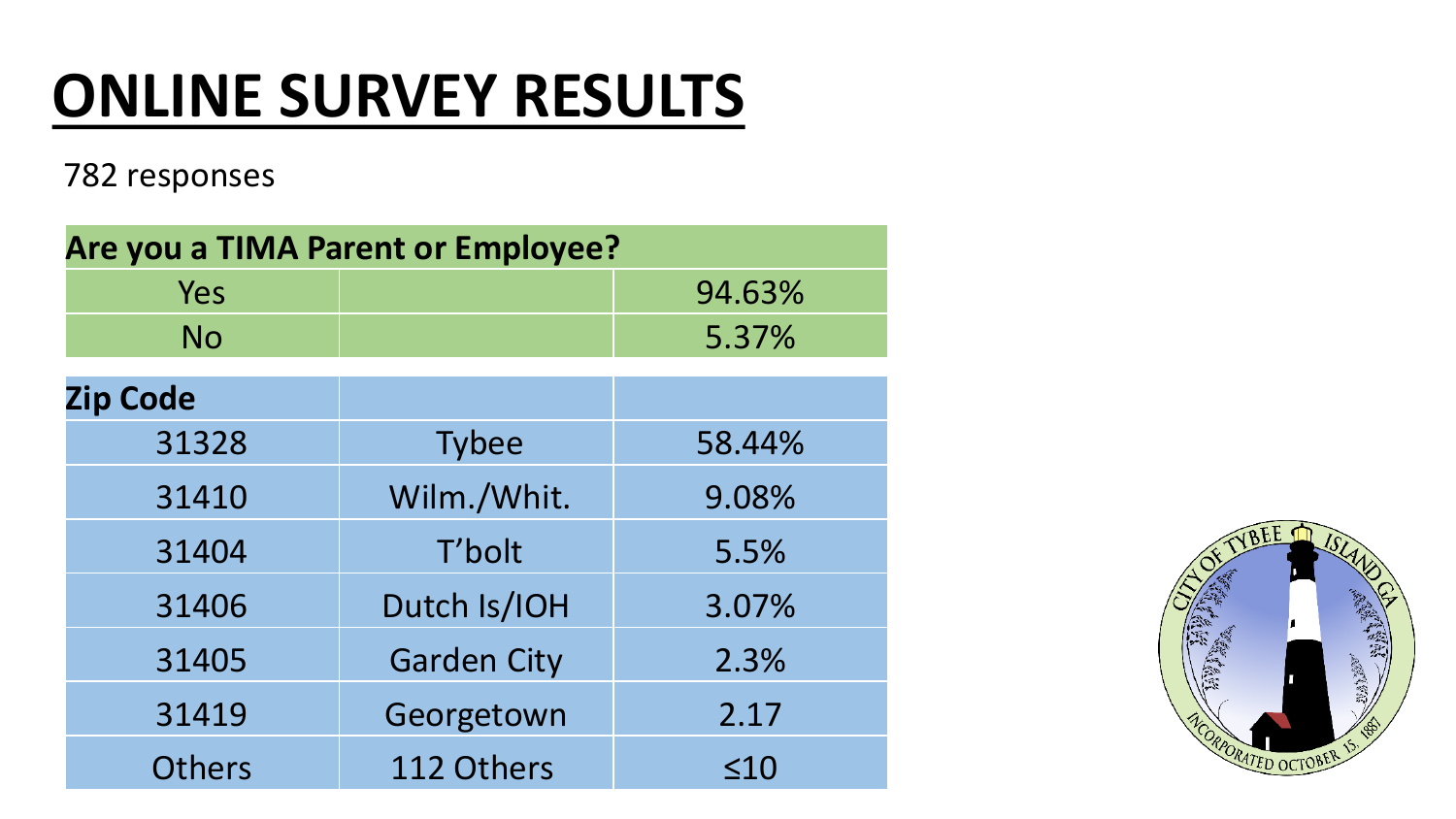### **Do you support the installation of traffic cameras in the proposed TIMA school zone?**



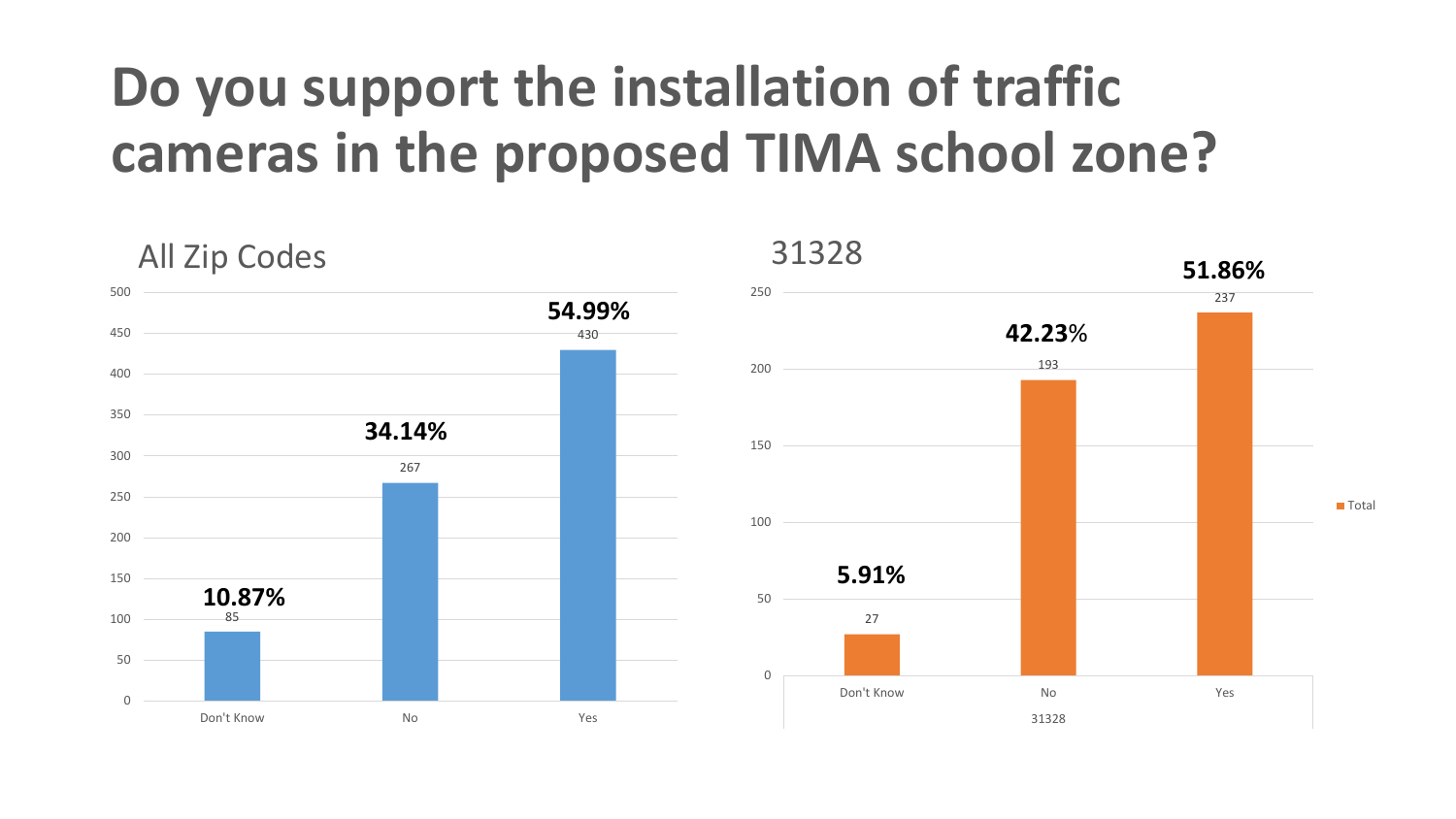### **How much of Tybee Island's beach should become smoke-free?**